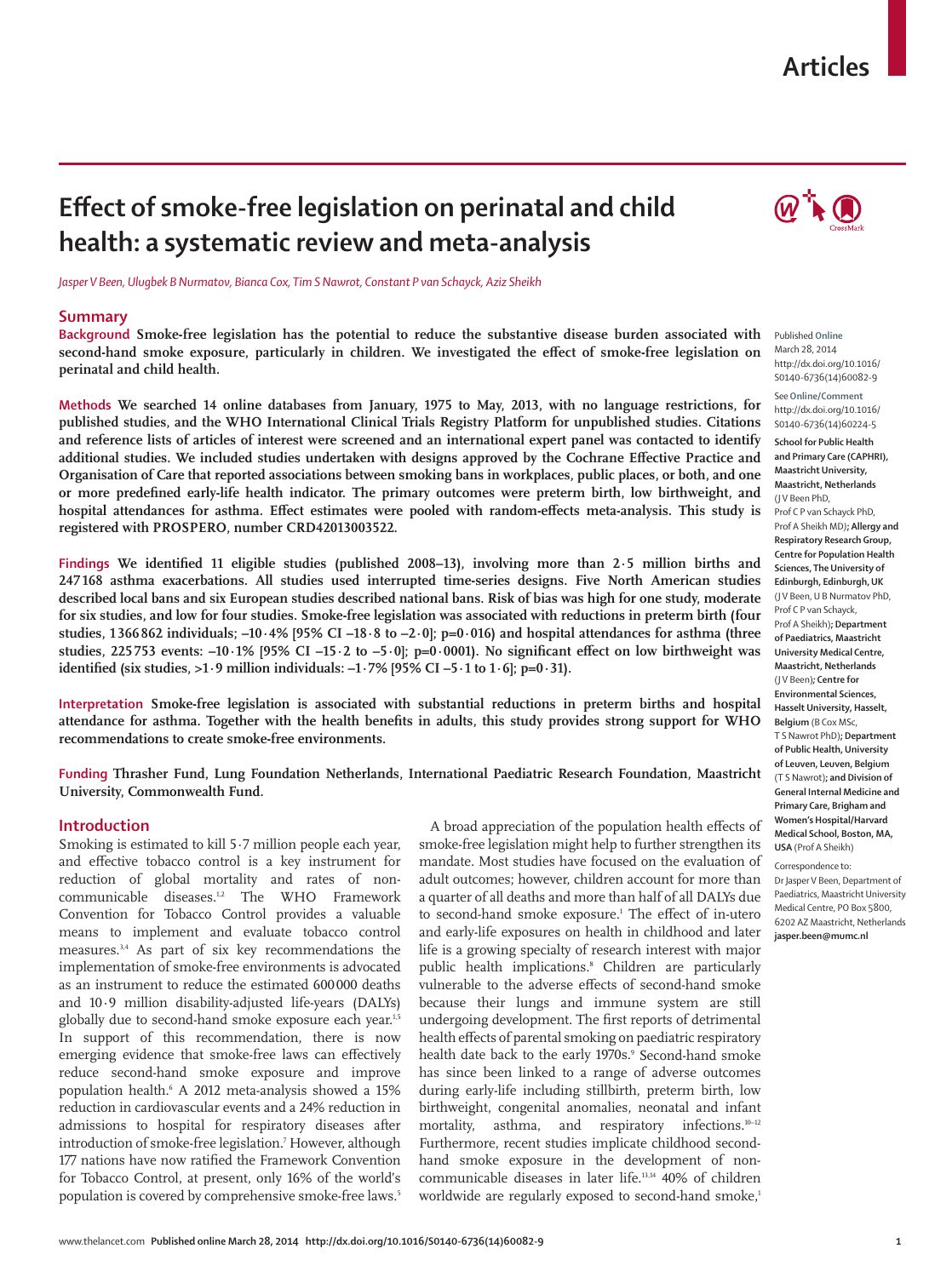which is of great concern because they are generally unable to influence their own level of exposure. Smokefree legislation has been shown to reduce second-hand smoke exposure in children and increase the proportion of smoke-free homes in several countries.15–19

Emerging evidence now shows particular benefits of smoke-free legislation on early-life health.<sup>20-23</sup> However, only a small minority of the world's population is covered by comprehensive smoke-free laws, and this proportion is increasing slowly.5 This slow increase could at least partly be because of uncertainty about the potential health benefits, particularly concerning child health. A comprehensive assessment is therefore warranted to obtain a well informed appreciation of the effect of smoke-free public and work environments on early-life health and to inform national and international policy decisions on implementation of smoke-free legislation.

## **Methods**

# **Search strategy and selection criteria**

We followed the methods detailed in a peer-reviewed systematic review protocol that is registered with PROSPERO (CRD42013003522).<sup>24</sup> We searched online databases of medical literature (Medline, Embase, Google Scholar, ISI Web of Science, Cochrane Central Register of Controlled Trials, Trip, Cumulative Index to Nursing and Allied Health [CINAHL], Allied and Complementary Medicine Database [AMED], CAB International, Global Health, WHO Global Health Library [regional and global indexes], SciELO, IndMED, and KoreaMed) for published studies from January, 1975, to May, 2013, and the overarching WHO International Clinical Trials Registry Platform to identify unpublished work relevant to the research question. Appendix pp 1–3 shows an overview of the search terms used. The search was restricted to studies published from 1975 onwards, when, to the best of our knowledge, the first regional smoking ban was introduced in Minnesota, USA.25 We did not apply any language restriction. Furthermore, we hand-searched reference lists, screened citations of articles of interest with ISI Web of Science and Google Scholar, and approached an international panel of experts in the field to identify additional published and unpublished studies.

Studies were eligible for inclusion if they investigated the association between introduction of a smoking ban in workplaces or public places, or both, and one or more prespecified health outcomes in children. We focused on children aged 12 years or younger to minimise potential confounding by self-smoking, but accepted ages up to 20 years as long as most of the population met the original age criterion. Corresponding authors of eligible studies that included children without reporting their outcomes separately from adults were approached to obtain paediatric subgroup analyses. Primary outcomes were stipulated a priori as preterm birth, low birthweight, and asthma. Secondary outcomes included various perinatal mortality indicators, very preterm birth, very low birthweight, small for gestational age, congenital anomalies, bronchopulmonary dysplasia, upper and lower respiratory infections, otitis media with effusion, wheezing, and chronic cough. Definitions and specifications and consideration of additional outcomes are described elsewhere.<sup>24</sup> Surrogate and intermediate outcomes, smoke-related behaviour, smoke-exposure, and economic data were not included. Following the Cochrane Effective Practice and Organisation of Care (EPOC) guidelines, we stipulated that only the following study designs were eligible: randomised controlled trials, controlled clinical trials, controlled before-and-after studies, and interrupted time series.<sup>26</sup> Searches were done independently by two reviewers, and final study selection was based on consensus between both reviewers and, if necessary, independent arbitration.

# **Data extraction and risk of bias assessment**

Relevant data were extracted from each paper with customised data extraction forms. We contacted corresponding authors to obtain additional information when necessary. Risk of bias was assessed with EPOC quality criteria.<sup>27</sup> Two reviewers independently extracted data and assessed quality, and disagreement was resolved by consensus, or arbitration by a third author. Parental or maternal smoking was defined as the main confounder for which adjustment was recorded.

### **Statistical analysis**

The main findings from the systematic review, including characteristics and key findings of individual studies are presented in tabular form. For the meta-analysis, relative risk differences were selected from the most adjusted model presented in each study and pooled with DerSimonian-Laird random-effects meta-analysis. Several papers evaluated both a step change (direct change in incidence) and a slope change (change in incidence with time) after introduction of a smoking ban (appendix p 4), which were pooled in separate analyses. For this purpose, effect estimates derived from differencein-difference models were considered step changes (appendix  $p 5$ ).<sup>28</sup> Appendix  $p 6$  shows the formulas used to calculate relative risk differences from absolute estimates and 95% CIs from standard errors. Substantial between-study heterogeneity was anticipated and handled through random-effects models. Heterogeneity was assessed with the  $I<sup>2</sup>$  test. We assessed potential publication bias by visual interpretation of funnel plots for the primary analyses. In view of the small number of studies in each meta-analysis, no attempt was made to formally test for small-study effects.<sup>29</sup> For the same reason, we decided not to do the planned sensitivity and subgroup analyses.<sup>24</sup> All analyses were done with StatsDirect (version 8) and Stata (version 12.0).

**2** www.thelancet.com**Published online March 28, 2014 http://dx.doi.org/10.1016/S0140-6736(14)60082-9**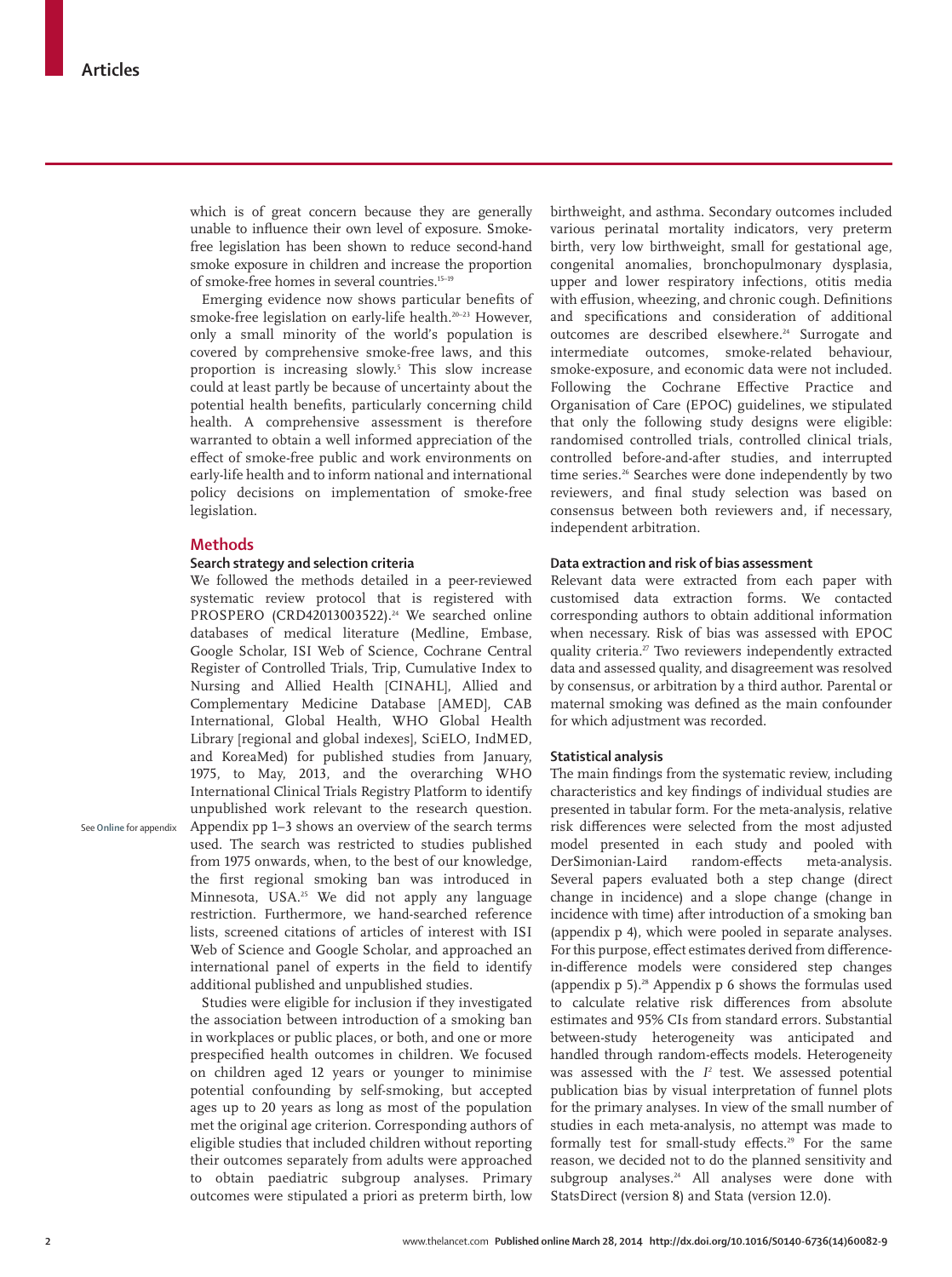## **Role of the funding source**

The sponsors of the study had no role in study design, data collection, data analysis, data interpretation, or writing of the report. The corresponding author had full access to all the data in the study and had final responsibility for the decision to submit for publication.

# **Results**

We screened 9228 titles from which we identified 20 potentially eligible studies (figure 1).<sup>20-23,30-45</sup> One study reporting a mixed paediatric and adult population was excluded because subgroup analyses for children could not be obtained.45 Eight further studies were excluded because they did not meet EPOC design criteria.<sup>37-44</sup> Appendix p 7 shows the characteristics and findings of the eight excluded studies. We identified 11 eligible studies, reported between 2008 and 2013: eight published papers<sup>20-23,32,34-36</sup> and three online reports.<sup>30,31,33</sup> One study reported the effect of a state-wide smoking ban and the previous overall effect of a combination of local bans introduced at different timepoints.<sup>30</sup> Following EPOC guidelines,<sup>26</sup> only the evaluation of the state-wide ban was included. Corresponding authors of several reports provided supplementary unpublished data for this report.<sup>20-23,30-34</sup>

Table 1 and appendix p 8 show the detailed study characteristics of the 11 eligible studies. In summary, there were five North American studies describing effects of district-wide or state-wide bans, and six European studies investigating the effect of national bans. Smokefree legislation was generally comprehensive and introduced at once, except in a Belgian study in which a step-wise approach was used.<sup>22</sup> Four studies described the effect on paediatric asthma, $20,23,32,36$  whereas all other studies reported on perinatal outcomes.21,22,30,31,33–35 All studies were classified as interrupted time series, although specific analytical strategies differed. Three studies used a difference-in-difference design, which can be deemed a form of interrupted time series with a control group (appendix p 5). Outcomes for all studies were based on retrospective interrogation of routinely collected health-care data. Definitions of outcomes were similar between studies with two exceptions: small for gestational age was defined as a birthweight below the 5th centile for gestational age by Kabir and colleagues,<sup>34</sup> and as a birthweight below the 10th centile by others;<sup>21,22</sup> and Rayens and colleagues<sup>36</sup> evaluated asthma-related emergency department visits, whereas other reports studied admissions to hospital.<sup>20,23,32</sup>

Four studies were deemed to have low risk of bias, six had moderate, and one had high (appendix p 9). Lower risk studies tended to be of European origin, have large study populations, and evaluate national-level bans.

Tables 2 and 3 show the findings from each individual study. Three of five studies reported a significant reduction in preterm births after introduction of smoke-free legislation (figure 2A). A non-significant

trend was reported in the Norwegian study, which was likely to be underpowered.<sup>31</sup> Meta-analysis showed smoke-free legislation to be associated with a clinically important and statistically significant drop in preterm birth (four studies, 1 366 862 participants; –10·4% [95% CI –18 $\cdot$ 8 to –2 $\cdot$ 0], p=0 $\cdot$ 016; figure 2A) with no subsequent effect on preterm birth rate change over time (appendix p 10). Data from one study could not be obtained and this study was not included in the metaanalysis.<sup>33</sup>

One of six studies showed a reduction of low birthweight after smoke-free legislation (figure 2B). Meta-analysis identified an effect that was not statistically significant (six studies, >1·9 million participants; –1·7% [95% CI  $-5.1$  to  $1.6$ ], p=0.31; figure 2B, appendix p 10).

Three of four studies reported a significant drop in hospital attendance because of asthma after introduction of smoke-free legislation. Meta-analysis showed both an immediate reduction (three studies, 225753 events;  $-10.1\%$  [95% CI –15 $\cdot$  2 to –5 $\cdot$ 0], p=0 $\cdot$ 0001; figure 2C) and an additional non-significant trend towards an annual rate decrease (three studies, 241 846 events: –7·5% per year [95% CI –16 $0$  to 0 $0.9$ ], p=0 $0.081$ ; appendix p 11) after introduction of smoking bans.



*Figure 1:* **Study selection**

EPOC=Cochrane Effective Practice and Organisation of Care.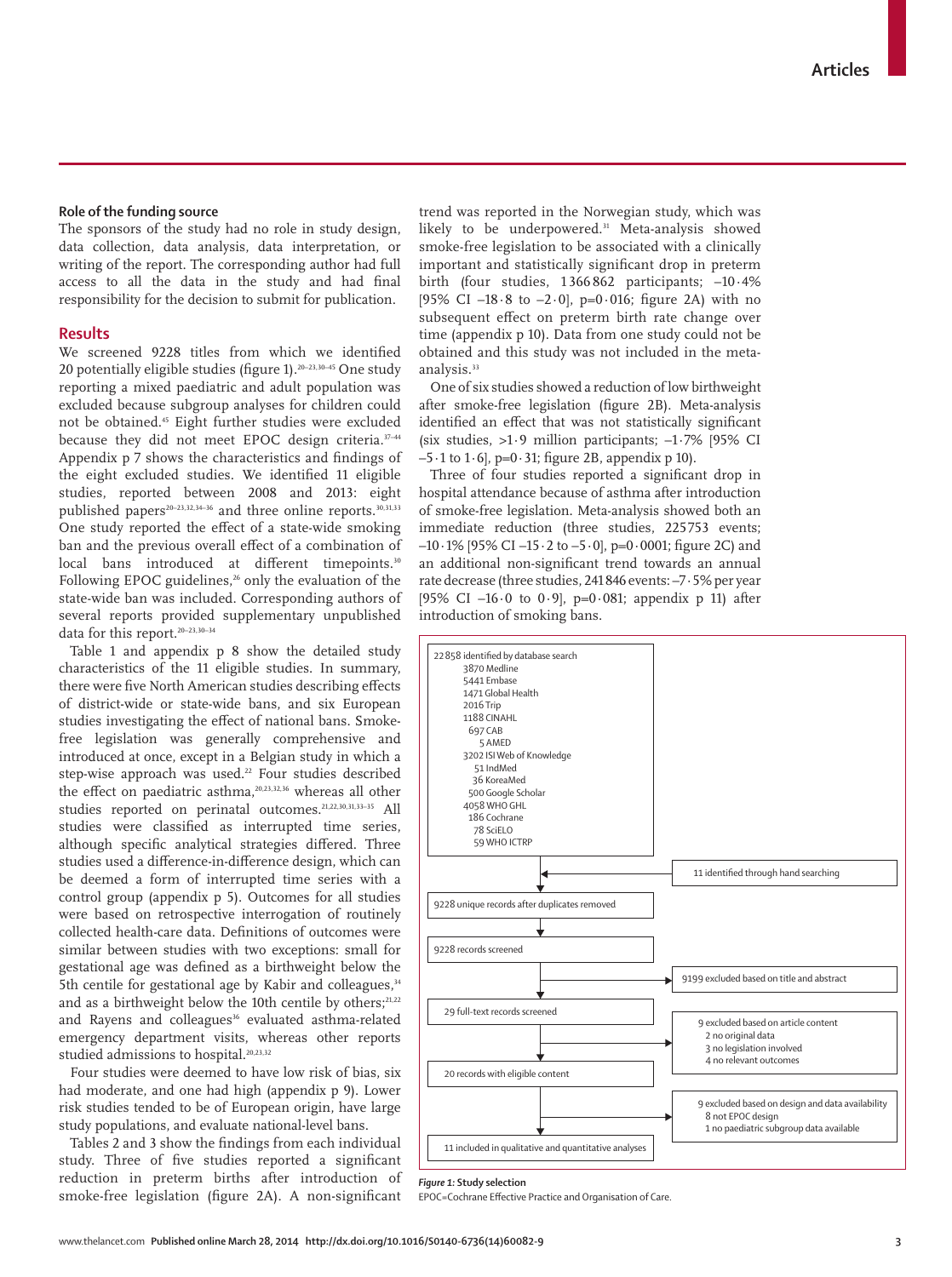In line with the overall effect of smoke-free legislation on preterm birth, one study<sup>21</sup> also reported a reduction in very preterm birth (table 3). One of two studies showed a

significant effect on very low birthweight, with no significant effect observed after meta-analysis (figure 3A). Three studies investigated the effect of smoke-free

|                            | Country<br>(region)                                 | Area<br>pop<br>$(x10^6)$ | Study<br>design | Smoking ban                                                                  |                                                                                                                           |                                                                                                                                                                                 | Age of<br>partici-<br>pants | Outcome                                                                                   |                                                                                                                                                                                                                                                                                 |                                                                                                                                                                                                                                                                                           |                                                                                         | Summary<br>risk of<br>bias* |
|----------------------------|-----------------------------------------------------|--------------------------|-----------------|------------------------------------------------------------------------------|---------------------------------------------------------------------------------------------------------------------------|---------------------------------------------------------------------------------------------------------------------------------------------------------------------------------|-----------------------------|-------------------------------------------------------------------------------------------|---------------------------------------------------------------------------------------------------------------------------------------------------------------------------------------------------------------------------------------------------------------------------------|-------------------------------------------------------------------------------------------------------------------------------------------------------------------------------------------------------------------------------------------------------------------------------------------|-----------------------------------------------------------------------------------------|-----------------------------|
|                            |                                                     |                          |                 | Date                                                                         | Location                                                                                                                  | Previous ban<br>in place                                                                                                                                                        |                             | Eligible<br>outcomes                                                                      | Definition                                                                                                                                                                                                                                                                      | Data source                                                                                                                                                                                                                                                                               | Exclusion<br>criteria                                                                   |                             |
| Amaral<br>$(2009)^{30}$    | <b>USA</b><br>(California)                          | 38.04 CITS               |                 | 01/01/1995                                                                   | Workplace<br>(excluding<br>hotels)                                                                                        | None (in<br>intervention<br>group)                                                                                                                                              | Neonate                     | Low BW;<br>very low BW                                                                    | BW <2500 g;<br>BW <1500 q                                                                                                                                                                                                                                                       | <b>Birth certificates</b><br>(California Dept for<br>Health Services)                                                                                                                                                                                                                     | GA > 4 SD                                                                               | High                        |
| Bharadwaj<br>$(2012)^{31}$ | Norway                                              | 4.95                     | <b>CITS</b>     | 01/06/2004                                                                   | Bars and<br>restaurants                                                                                                   | Public places,<br>workplace<br>(excluding<br>bars and<br>restaurants)                                                                                                           | Neonate                     | Preterm birth;<br>low BW;<br>very low BW;<br>birth defects                                | GA <36 weeks;<br>BW <2500 g;<br>BW <1500 q;<br>unclear                                                                                                                                                                                                                          | Medical Birth<br>Registry of<br>Norway                                                                                                                                                                                                                                                    | <b>Babies whose</b><br>mothers did<br>not work in<br>shop or<br>hospitality<br>industry | Moderate                    |
| Cox<br>$(2013)^{22}$       | Belgium<br>(Flanders)                               | $6.25$ ITS               |                 | 01/01/2006<br>$(ban 1)$ ,<br>01/01/2007<br>(ban 2),<br>01/01/2010<br>(ban 3) | Public places,<br>workplace<br>(excluding<br>catering; ban 1),<br>restaurants<br>(ban 2), bars<br>serving food<br>(ban 3) | None (ban 1),<br>public places,<br>workplace<br>(excluding<br>catering;<br>ban 2),<br>public places,<br>workplace<br>(including<br>restaurants<br>not bars;<br>ban <sub>3</sub> | Neonate                     | Preterm birth:<br>low BW;<br>small for GA                                                 | GA <37 weeks;<br>GA <32 weeks;<br>BW <2500 g;<br>BW <p10 for="" ga<="" td=""><td>Study Centre for<br/>Perinatal<br/>Epidemiology</td><td>BW &lt;500 q;<br/>GA &lt;24 weeks;<br/>GA &gt;44 weeks;<br/>multiple<br/>births;<br/>stillbirths</td><td>Low</td></p10>                | Study Centre for<br>Perinatal<br>Epidemiology                                                                                                                                                                                                                                             | BW <500 q;<br>GA <24 weeks;<br>GA >44 weeks;<br>multiple<br>births;<br>stillbirths      | Low                         |
| Gaudreau<br>$(2013)^{32}$  | Canada<br>(Prince<br>Edward<br>Island)              | 0.14                     | <b>ITS</b>      | 01/06/2003                                                                   | Public places,<br>workplace<br>(smoking areas<br>allowed)                                                                 | Unclear                                                                                                                                                                         | 0-14 years                  | Asthma<br>admissions                                                                      | ICD-9 493,<br>ICD-10 J45/46                                                                                                                                                                                                                                                     | Discharge<br>abstract database                                                                                                                                                                                                                                                            | None stated                                                                             | Moderate                    |
| Hade<br>$(2011)^{33}$      | <b>USA</b><br>(Ohio)                                | 11.54 ITS                |                 | 03/05/2007†                                                                  | Public places,<br>workplace                                                                                               | Variable<br>(regional<br>bans)                                                                                                                                                  | Neonate                     | Preterm birth<br>Low BW                                                                   | GA <37 weeks;<br>BW <2500 g                                                                                                                                                                                                                                                     | Ohio certificates<br>of livebirth                                                                                                                                                                                                                                                         | Multiple births Moderate                                                                |                             |
| Kabir<br>$(2013)^{34}$     | Ireland                                             | 4.58 ITS                 |                 | 29/03/2004                                                                   | Public places,<br>workplace                                                                                               | None                                                                                                                                                                            | Neonate                     | Small for GA;<br>very small for<br>GA                                                     | BW <p5 for="" ga;<br="">BW <p3 for="" ga<="" td=""><td>National Perinatal<br/>Reporting System</td><td>Multiple<br/>births;<br/>stillbirths</td><td>Low</td></p3></p5>                                                                                                          | National Perinatal<br>Reporting System                                                                                                                                                                                                                                                    | Multiple<br>births;<br>stillbirths                                                      | Low                         |
| Mackay<br>$(2010)^{20}$    | UK<br>(Scotland)                                    | 5.30                     | <b>ITS</b>      | 26/03/2006                                                                   | Public places,<br>workplace                                                                                               | None                                                                                                                                                                            | 0-14 years                  | Emergency<br>asthma<br>admissions                                                         | ICD-10 J45/46<br>(primary<br>diagnosis)                                                                                                                                                                                                                                         | Scottish<br>Morbidity Record<br>01                                                                                                                                                                                                                                                        | None stated                                                                             | Low                         |
| Mackay<br>$(2012)^{21}$    | UK<br>(Scotland)                                    | 5.30                     | <b>ITS</b>      | 26/03/2006                                                                   | Public places,<br>workplace                                                                                               | None                                                                                                                                                                            | Neonate                     | Preterm birth;<br>very preterm<br>birth; low BW;<br>small for GA;<br>very small for<br>GA | GA <37 weeks;<br>GA <32 weeks;<br>BW <2500 q;<br>BW <p10 for="" ga;<br="">BW <p3 for="" ga<="" td=""><td><b>Scottish Morbidity</b><br/>Record 02</td><td>GA missing;<br/>GA &lt;24 weeks;<br/>GA &gt;44 weeks;<br/>multiple births;<br/>stillbirths</td><td>Low</td></p3></p10> | <b>Scottish Morbidity</b><br>Record 02                                                                                                                                                                                                                                                    | GA missing;<br>GA <24 weeks;<br>GA >44 weeks;<br>multiple births;<br>stillbirths        | Low                         |
| Millett<br>$(2013)^{23}$   | UK<br>(England)                                     | 53.01                    | <b>ITS</b>      | 01/07/2007                                                                   | Public places,<br>workplace                                                                                               | None                                                                                                                                                                            | $0-14$ years                | Emergency<br>asthma<br>admissions to<br>hospital                                          | ICD-10 J45/46<br>(primary<br>diagnosis)                                                                                                                                                                                                                                         | Hospital Episode<br>Statistics                                                                                                                                                                                                                                                            | None stated                                                                             | Moderate                    |
| Page<br>$(2012)^{35}$      | <b>USA</b><br>(Pueblo,<br>El Paso, CO)              |                          | 0.47 CITS       | 01/07/2003                                                                   | Public places,<br>workplace                                                                                               | None                                                                                                                                                                            | Neonate                     | Preterm birth;<br>low BW                                                                  | GA <37 weeks;<br>BW <2500 q                                                                                                                                                                                                                                                     | Colorado birth<br>registry                                                                                                                                                                                                                                                                | Multiple births Moderate                                                                |                             |
| Rayens<br>$(2008)^{36}$    | <b>USA</b><br>(Lexington-<br>Fayette<br>county, KY) | 0.30                     | <b>ITS</b>      | 27/04/2004                                                                   | Most public<br>places                                                                                                     | None                                                                                                                                                                            | $0-19$ years                | Asthma<br>emergency<br>department<br>visit                                                | ICD-9 493<br>(primary or<br>secondary<br>diagnosis)                                                                                                                                                                                                                             | Individual<br>hospital $(N=4)$<br>emergency<br>department<br>discharge records<br>Pop=population. CITS=interrupted time series with control group. BW=birthweight. Dept=department. GA=gestational age. ITS=interrupted time series. p(n)=nth centile of birthweight for gestational age. | None stated                                                                             | Moderate                    |

ICD=International Classifi cation of Diseases. \*See appendix pp 9 for details. †Day enforcement began, ban implemented December, 2006.

*Table 1:* **Study characteristics—intervention and outcomes**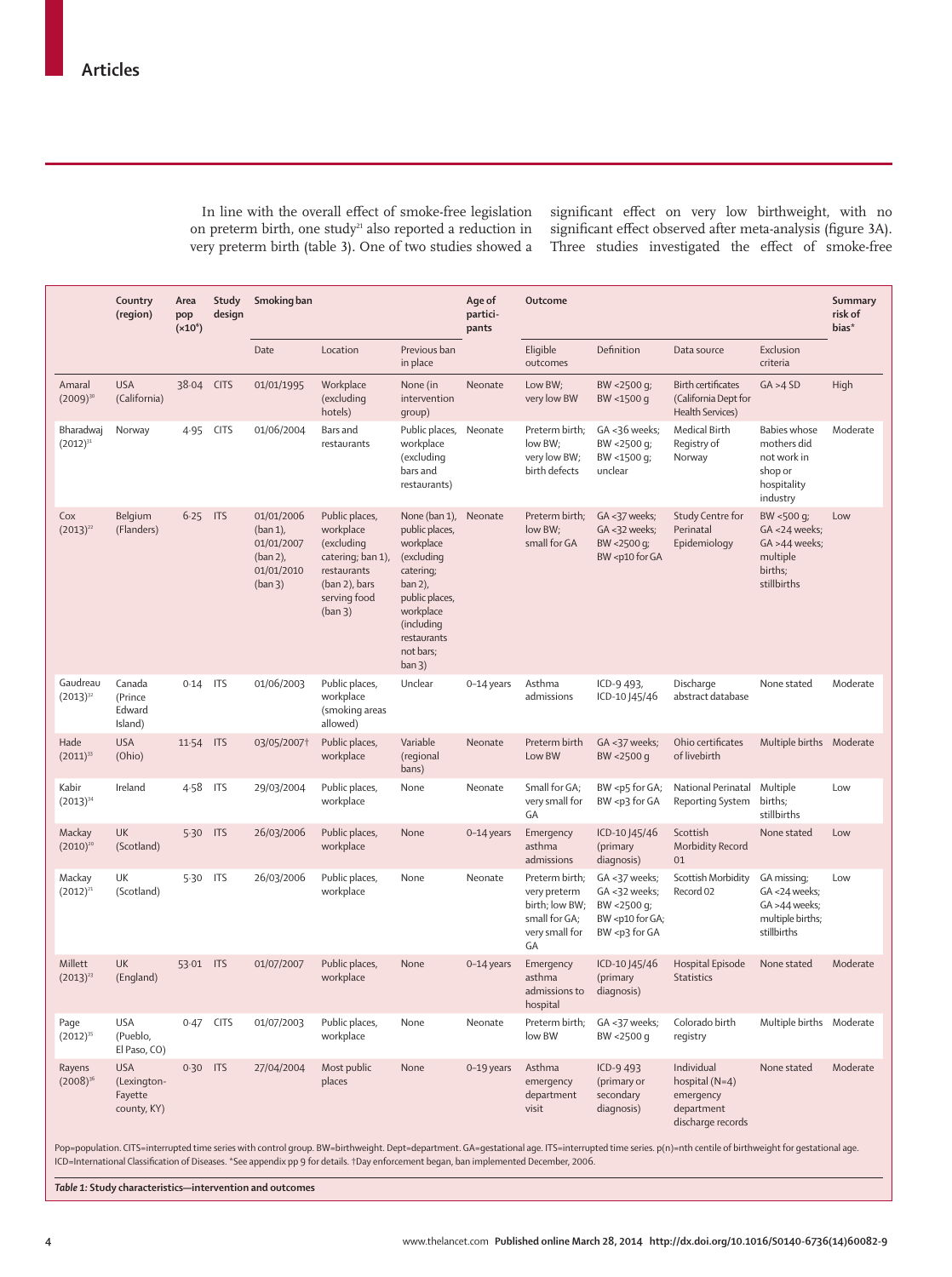legislation on being small for gestational age, with two studies showing a significant step reduction. However, neither the step nor the slope reduction was significant after meta-analysis (figures 3B, appendix p 12). Important reductions were observed for very small for gestational age, although this was not a prespecified outcome. These reductions were statistically significant after pooling (two studies, 1 305 965 participants; step change: –5·3% [95% CI –5 $\cdot$ 4 to –5 $\cdot$ 2], p<0 $\cdot$ 0001, figure 3C; slope change: –0·6% per year [95% CI –0·604 to –0·596], p<0·0001; appendix  $p$  12), but mainly driven by one study.<sup>34</sup> No effect was noted on birth defects in a small study, albeit with very wide CIs (table 3).<sup>31</sup> No studies were identified that investigated any of the other prespecified outcomes.<sup>24</sup>

Additional outcomes described in individual reports that are not reported here include preterm labour,<sup>21</sup> mild preterm birth,<sup>21</sup> moderate preterm birth,<sup>21</sup> extremely low birthweight,<sup>31</sup> birthweight less than 2000 g,<sup>31</sup> birthweight less than 3000  $g$ ,<sup>35</sup> sex,<sup>31</sup> Apgar score,<sup>31</sup> and birthweight and gestational age quantified on a continuous scale.<sup>30</sup>

|                                 |                         | Population at risk (n)                    |                        | Events (n)                    |                                          |                                | Rate (%)               |                                | Slope<br>before<br>ban (%<br>change<br>in events<br>per year) | <b>Smoking ban effect estimates</b>                  |                                                                                |                                                                                   | <b>Summary of findings</b>                                                                                                                                                                      |
|---------------------------------|-------------------------|-------------------------------------------|------------------------|-------------------------------|------------------------------------------|--------------------------------|------------------------|--------------------------------|---------------------------------------------------------------|------------------------------------------------------|--------------------------------------------------------------------------------|-----------------------------------------------------------------------------------|-------------------------------------------------------------------------------------------------------------------------------------------------------------------------------------------------|
|                                 | Total                   | Before<br>ban                             | After<br>ban           | Total                         | Before<br>ban                            | After<br>ban                   | Before<br>ban          | After<br>ban                   |                                                               | Model                                                | Direct change in<br>events (%):<br>step change<br>(95% CI)                     | Sustained change<br>in events per year<br>(%): slope change<br>(95% CI)           |                                                                                                                                                                                                 |
| Preterm birth                   |                         |                                           |                        |                               |                                          |                                |                        |                                |                                                               |                                                      |                                                                                |                                                                                   |                                                                                                                                                                                                 |
| Bharadwaj<br>$(2012)^{31}$      | $822 (I)$ ,<br>3185 (C) | 436 (I),<br>1659 <sup>(C)</sup>           | 386 (I),<br>1526 $(C)$ | 46 (I),<br>189 <sup>(C)</sup> | $28(1)$ ,<br>$95($ C)                    | $18(1)$ ,<br>94 <sup>(C)</sup> | $6.42$ (I),<br>5.73(C) | $4.66$ (I), NR<br>6.16(C)      |                                                               | Adjusted                                             | $-2.55%$<br>$(-5.52 \text{ to } 0.42)$                                         | <b>NA</b>                                                                         | Trend towards reduction<br>in preterm birth in<br>mothers newly exposed to<br>work place smoking ban<br>during pregnancy                                                                        |
| Cox<br>$(2013)^{22}$<br>(ban 1) | 606877                  | 228323                                    | 378 554                | 36663                         | 13916                                    | 22747                          | 6.09                   | 6.01                           | <b>NR</b>                                                     | Single ban,<br>adjusted;<br>final model,<br>adjusted | $-0.59%$<br>$(-2.63 \text{ to } 1.49);$<br>no effect                           | $-1.95%$<br>$(-3.50 \text{ to } -0.37);$<br>no effect                             | Immediate 3% reduction<br>in preterm births after<br>smoking ban in<br>restaurants and gradual<br>4% per year decrease in<br>preterm birth rate after<br>subsequent ban in bars<br>serving food |
| Cox<br>$(2013)^{22}$<br>(ban 2) | 606877                  | 289194                                    | 317683                 | 36663                         | 17663                                    | 19000                          | 6.11                   | 5.98                           | <b>NR</b>                                                     | Single ban,<br>adjusted;<br>final model,<br>adjusted | $-2.28%$<br>$(-4.37 \text{ to } -0.15);$<br>$-3.18%$<br>$(-5.38$ to $-0.94)$   | $-1.42%$<br>$(-2.87 \text{ to } 0.05);$<br>no effect                              | Immediate 3% reduction<br>in preterm births after<br>smoking ban in<br>restaurants and gradual<br>4% per year decrease in<br>preterm birth rate after<br>subsequent ban in bars<br>serving food |
| Cox<br>$(2013)^{22}$<br>(ban 3) | 606877                  | 478455                                    | 128422                 | 36663                         | 29047                                    | 7616                           | 6.07                   | 5.93                           | <b>NR</b>                                                     | Single ban,<br>adjusted;<br>final model,<br>adjusted | $-1.24%$<br>$(-3.05 \text{ to } 0.60);$<br>no effect                           | $-2.10%$<br>$(-4.82 \text{ to } 0.69);$<br>$-3.50$<br>$(-6.35 \text{ to } -0.57)$ | Immediate 3% reduction<br>in preterm births after<br>smoking ban in<br>restaurants and gradual<br>4% per year decrease in<br>preterm birth rate after<br>subsequent ban in bars<br>serving food |
| Hade<br>$(2011)^{33}$           | 583530                  | <b>NR</b>                                 | <b>NR</b>              | <b>NR</b>                     | <b>NR</b>                                | <b>NR</b>                      | <b>NR</b>              | <b>NR</b>                      | <b>NR</b>                                                     | Unclear                                              | No effect                                                                      | No effect                                                                         | No significant change in<br>preterm birth rate after<br>smoking ban                                                                                                                             |
| Mackay<br>$(2012)^{21}$         | 709756                  | 541031                                    | 168725                 | 41998                         | 32137                                    | 9861                           | 5.94                   | 5.84                           | <b>NR</b>                                                     | Un-<br>adjusted;<br>adjusted                         | $-11.07%$<br>$(-15.15)$<br>$-6.79$ ); $-11.72%$<br>$(-15.87 \text{ to} -7.35)$ | 2.28%<br>$(-0.03 \text{ to } 4.66)$ ;<br>3.83%<br>$(1.42 \text{ to } 6.30)$       | Immediate 12% reduction<br>in preterm births after<br>smoking ban, but gradual<br>4% per year increase<br>subsequently                                                                          |
| Page<br>$(2012)^{35}$           | $6717$ (I),             | 3421(I),<br>32293 (C) 16348 (C) 15945 (C) | 3296 (I),              | $515(1)$ ,                    | $270$ (I),<br>2767 (C) 1296 (C) 1471 (C) | 245 (l),                       | $7.89(1)$ ,            | 7-44 (I),<br>7.93 (C) 9.23 (C) | NR.                                                           | $Un -$<br>adjusted;<br>adjusted                      | $-20.6%$<br>$(-34.7$ to $-3.4$ );<br>$-23.1%$<br>$(-40.1 to -1.3)$             | NA; NA                                                                            | Preterm births reduced<br>by 23% after city-wide<br>smoking ban compared<br>with city where no ban<br>was introduced                                                                            |
|                                 |                         |                                           |                        |                               |                                          |                                |                        |                                |                                                               |                                                      |                                                                                |                                                                                   | (Table 2 continues on next page)                                                                                                                                                                |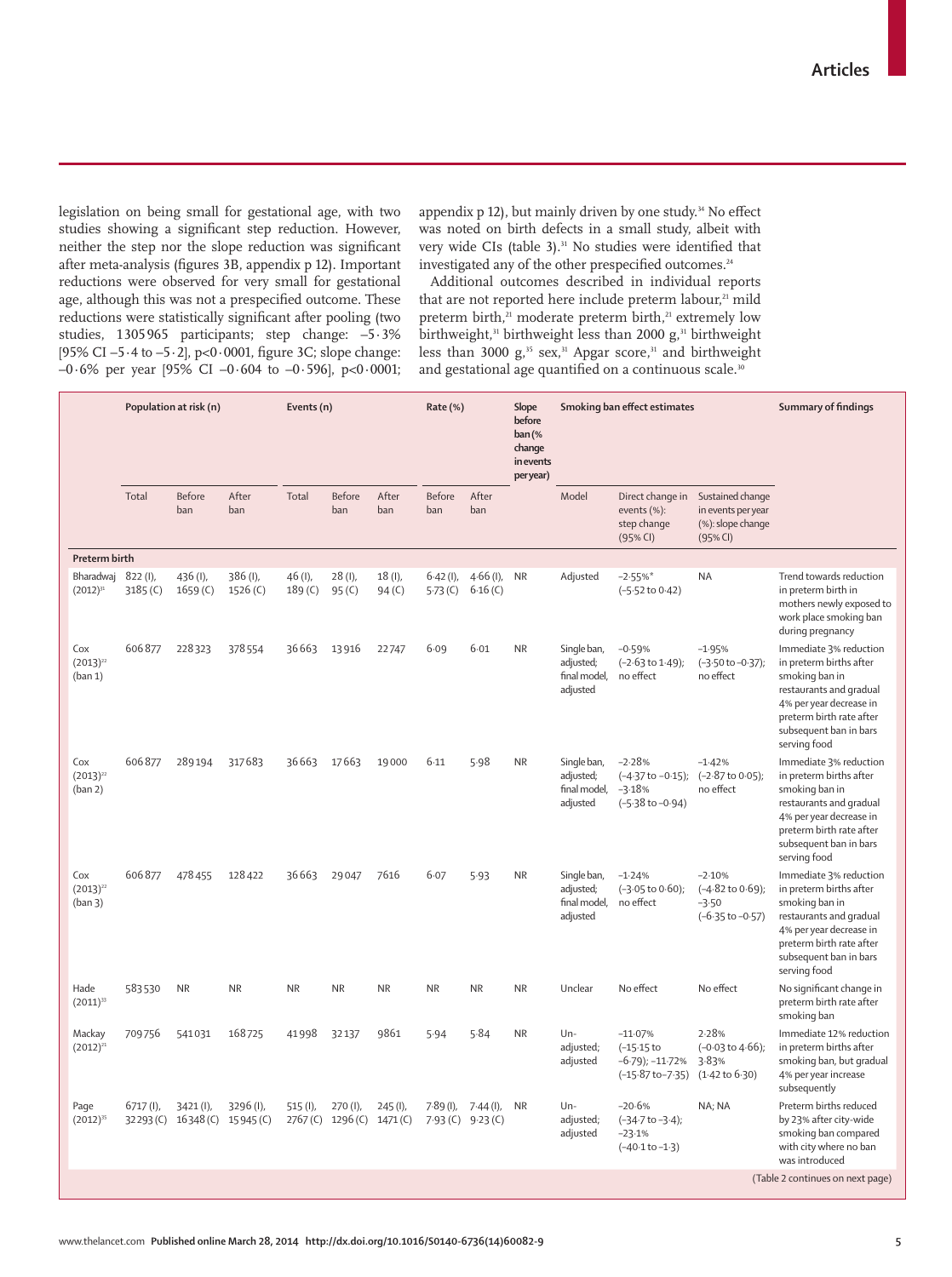|                                 |                                | Population at risk (n)                    |                          | Events (n)       |                                           |                             | Rate (%)         |                                               | Slope                                                  | Smoking ban effect estimates                         |                                                                                      | <b>Summary of findings</b>                                                      |                                                                                                                                     |
|---------------------------------|--------------------------------|-------------------------------------------|--------------------------|------------------|-------------------------------------------|-----------------------------|------------------|-----------------------------------------------|--------------------------------------------------------|------------------------------------------------------|--------------------------------------------------------------------------------------|---------------------------------------------------------------------------------|-------------------------------------------------------------------------------------------------------------------------------------|
|                                 |                                |                                           |                          |                  |                                           |                             |                  |                                               | before<br>$ban$ (%<br>change<br>in events<br>per year) |                                                      |                                                                                      |                                                                                 |                                                                                                                                     |
|                                 | Total                          | Before<br>ban                             | After<br>ban             | Total            | Before<br>ban                             | After<br>ban                | Before<br>ban    | After<br>ban                                  |                                                        | Model                                                | Direct change<br>in events (%):<br>step change<br>(95% CI)                           | Sustained change<br>in events per year<br>(%): slope change<br>(95% CI)         |                                                                                                                                     |
| <b>LBW</b>                      | (Continued from previous page) |                                           |                          |                  |                                           |                             |                  |                                               |                                                        |                                                      |                                                                                      |                                                                                 |                                                                                                                                     |
| Amaral<br>$(2009)^{30}$         | <b>NR</b>                      | <b>NR</b>                                 | <b>NR</b>                | <b>NR</b>        | <b>NR</b>                                 | <b>NR</b>                   | 5.7 <sup>†</sup> | $5.7+$                                        | <b>NR</b>                                              | Adjusted                                             | $-0.00\%$ *<br>$(-0.14 \text{ to } 0.14)$                                            | <b>NA</b>                                                                       | No significant change in<br>LBW rate after state-wide<br>smoking ban                                                                |
| Bharadwaj<br>$(2012)^{31}$      | 822 (I);<br>3185 (C)           | 436 (I);<br>1659 <sup>(C)</sup>           | $386$ (I);<br>1526 $(C)$ | 49(I);<br>185(C) | 26 (I);<br>98 <sub>(C)</sub>              | 23(1);<br>87 <sub>(C)</sub> | 5.91(C)          | $5.96$ (l); $5.96$ (l);<br>5.70(C)            | <b>NR</b>                                              | Adjusted                                             | $-0.06%$ *<br>$(-2.82 \text{ to } 2.70)$                                             | <b>NA</b>                                                                       | No significant change in<br>LBW rate after smoking<br>ban                                                                           |
| Cox<br>$(2013)^{22}$<br>(ban 1) | 606877                         | 228323                                    | 378554                   | 28678            | 11069                                     | 17609                       | 4.85             | 4.65                                          | NR                                                     | Single ban,<br>adjusted;<br>final model,<br>adjusted | $-0.19%$<br>$(-2.48 \text{ to } 2.16);$<br>no effect                                 | 0.39%<br>$(-1.38 \text{ to } 2.20);$<br>no effect                               | No significant change in<br>LBW rate after smoking<br>bans                                                                          |
| Cox<br>$(2013)^{22}$<br>(ban 2) | 606877                         | 289194                                    | 317683                   | 28678            | 13950                                     | 14728                       | 4.82             | 4.64                                          | <b>NR</b>                                              | Single ban,<br>adjusted;<br>final model,<br>adjusted | 0.06%<br>$(-2.33$ to $2.52)$ ;<br>no effect                                          | 0.21%<br>$(-1.44 \text{ to } 1.89);$<br>no effect                               | No significant change in<br>LBW rate after smoking<br>bans                                                                          |
| Cox<br>$(2013)^{22}$<br>(ban 3) | 606877                         | 478 455                                   | 128422                   | 28678            | 22831                                     | 5847                        | 4.77             | 4.55                                          | <b>NR</b>                                              | Single ban,<br>adjusted;<br>final model,<br>adjusted | $-0.49%$<br>$(-2.54 \text{ to } 1.60);$<br>no effect                                 | $-1.26%$<br>$(-4.35 \text{ to } 1.92);$<br>no effect                            | No significant change in<br>LBW rate after smoking<br>bans                                                                          |
| Hade<br>$(2011)^{33}$           | 583530                         | <b>NR</b>                                 | <b>NR</b>                | 50185            | <b>NR</b>                                 | <b>NR</b>                   | <b>NR</b>        | <b>NR</b>                                     | NR.                                                    | ARIMA;<br>logistic re-<br>gression                   | 1% (-2 to 4);<br>$2\% (-1)$ to 6)                                                    | $-1.4%$<br>$(-1.5 \text{ to } -1.3);$<br><b>NA</b>                              | 1% per year decrease in<br>LBW rate after smoking<br>ban                                                                            |
| Mackay<br>$(2012)^{21}$         | 709279                         | 540756                                    | 168523                   | 39623            | 30639                                     | 8984                        | 5.67             | 5.33                                          | NR.                                                    | Un-<br>adjusted;<br>adjusted                         | $-9.53%$<br>$(-13.82 \text{ to } -5.04)$ ;<br>-9.85%<br>$(-14.24 \text{ to } -5.23)$ | $-1.08%$<br>$(-3.42 \text{ to } 1.32)$ ;<br>0.89%<br>$(-1.56 \text{ to } 3.41)$ | Immediate 10% reduction<br>in low birthweight after<br>smoking ban, with no<br>subsequent annual rate<br>change                     |
| Page<br>$(2012)^{35}$           | $6717$ (I),                    | 3421(I),<br>32293 (C) 16348 (C) 15945 (C) | 3296 (I),                | 558 (I),         | $291 (I)$ ,<br>2612 (C) 1283 (C) 1329 (C) | $261 (I)$ ,                 |                  | $8.51$ (I), $7.92$ (I),<br>$7.85(C)$ 8.34 (C) | NR.                                                    | Un-<br>adjusted;<br>adjusted                         | $-13.3%$<br>$(-28.4 \text{ to } 5.0);$<br>4.4%<br>$(-17.6 \text{ to } 32.3)$         | NA; NA                                                                          | No change in LBW after<br>city-wide smoking ban<br>compared with city<br>without ban                                                |
| Asthma                          |                                |                                           |                          |                  |                                           |                             |                  |                                               |                                                        |                                                      |                                                                                      |                                                                                 |                                                                                                                                     |
| Gaudreau<br>$(2013)^{32}$       | <b>NR</b>                      | <b>NR</b>                                 | <b>NR</b>                | 3050             | 2303                                      | 747                         | <b>NR</b>        | <b>NR</b>                                     | <b>NR</b>                                              | Adjusted                                             | 11% (-37 to 95)                                                                      | $0\% (-2 \text{ to } 2)$                                                        | No significant change in<br>rate of paediatric asthma<br>admission to hospital rate<br>after smoking ban                            |
| Mackay<br>$(2010)^{20}$         | NR                             | <b>NR</b>                                 | <b>NR</b>                | 21415            | 13752                                     | 7663                        | 0.253            | 0.222                                         | 4.4%<br>(3.3)<br>to $5.5$ )                            | Adjusted                                             | <b>NA</b>                                                                            | -19.5% (-22.4 to<br>$-16.5$                                                     | Paediatric asthma<br>admissions decreased by<br>20% per year since<br>smoking ban                                                   |
| Millett<br>$(2013)^{23}$        | <b>NR</b>                      | <b>NR</b>                                 | <b>NR</b>                | 217381 NR        |                                           | <b>NR</b>                   | <b>NR</b>        | <b>NR</b>                                     | 2.2%<br>(2 to 3)                                       | Adjusted                                             | $-8.9%$<br>$(-11 to -7)$                                                             | $-3.4%$<br>$(-4 to -2)$                                                         | Immediate 9% drop in<br>paediatric asthma<br>admissions to hospital<br>after smoking ban with<br>subsequent 3% per year<br>decrease |
| Rayens<br>$(2008)^{36}$         | 395116                         | <b>NR</b>                                 | <b>NR</b>                | 5322             | NR                                        | <b>NR</b>                   | <b>NR</b>        | <b>NR</b>                                     | 12.7%                                                  | Adjusted                                             | $-18%$<br>$(-29 to -4)$                                                              | <b>NA</b>                                                                       | Immediate 18% drop in<br>paediatric asthma<br>emergency department<br>visits after smoking ban                                      |
|                                 |                                |                                           |                          |                  |                                           |                             |                  |                                               |                                                        |                                                      |                                                                                      |                                                                                 |                                                                                                                                     |

Effect size indicates relative change unless otherwise indicated. I=intervention group. C=control group. NR=not reported. NA=not analysed. LBW=low birthweight. ARIMA=autoregressive integrated moving average. GLM=generalised linear model. \*Absolute change (percentage points). †Overall rate.

*Table 2:* **Primary outcomes per study**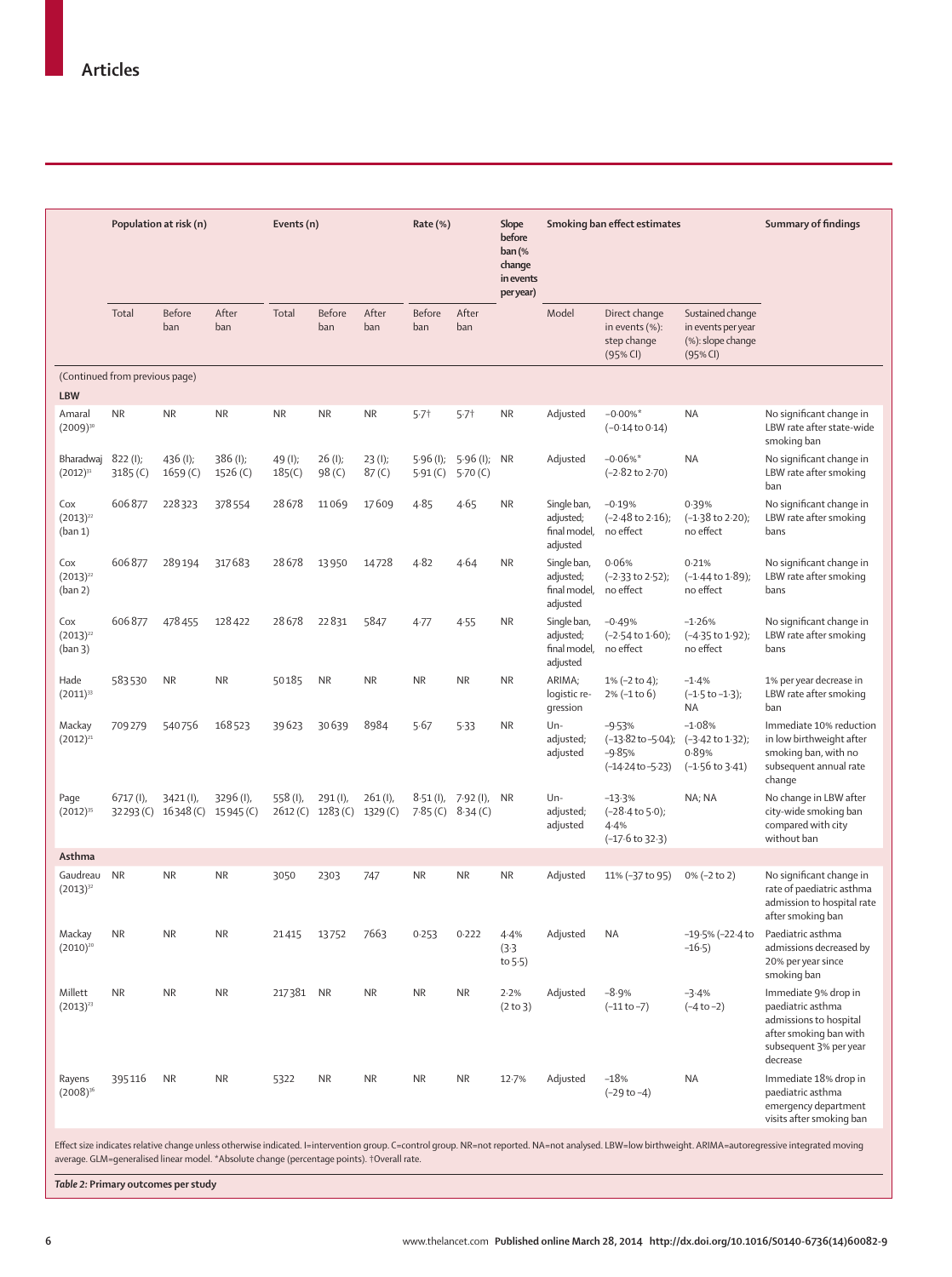|                                      | Population at risk    |                              |                         | <b>Events</b>        |                      |                             | Rate<br>(%)                      |                        | Slope (%<br>change<br>in events<br>per year) |                                                      | Smoking ban effect estimates                                                      | <b>Summary of findings</b>                                                                |                                                                                                                                               |
|--------------------------------------|-----------------------|------------------------------|-------------------------|----------------------|----------------------|-----------------------------|----------------------------------|------------------------|----------------------------------------------|------------------------------------------------------|-----------------------------------------------------------------------------------|-------------------------------------------------------------------------------------------|-----------------------------------------------------------------------------------------------------------------------------------------------|
|                                      | Total                 | Before<br>ban                | After<br>ban            | Total                | <b>Before</b><br>ban | After<br>ban                | Before<br>ban                    | After<br>ban           |                                              | Model                                                | Direct change<br>in events (%):<br>step change<br>(95% CI)                        | Sustained change<br>in events per year<br>(%): slope change<br>(95% CI)                   |                                                                                                                                               |
| Very preterm birth                   |                       |                              |                         |                      |                      |                             |                                  |                        |                                              |                                                      |                                                                                   |                                                                                           |                                                                                                                                               |
| Mackay<br>$(2012)^{21}$              | 709756                | 541031                       | 168725                  | 6265                 | 4814                 | 1451                        | 0.89                             | 0.86                   | <b>NR</b>                                    | Unadjusted;<br>adjusted                              | $-16.60%$<br>$(-25.92)$ to<br>$-6.11$ ;<br>$-17.41%$<br>$(-26.86)$ to<br>$-6.73)$ | 2.40% (-3.37 to<br>$8.52$ ); $4.27%$<br>$(-1.73 \text{ to } 10.65)$                       | Immediate 17% reduction<br>in very preterm births<br>after smoking ban, with<br>trend towards<br>subsequent increase in<br>annual rate change |
| <b>VLBW</b>                          |                       |                              |                         |                      |                      |                             |                                  |                        |                                              |                                                      |                                                                                   |                                                                                           |                                                                                                                                               |
| Amaral<br>$(2009)^{30}$<br>Bharadwaj | <b>NR</b><br>822 (I); | NR<br>$436$ (I);             | <b>NR</b><br>$386$ (I); | <b>NR</b><br>14 (I); | <b>NR</b><br>10(1);  | <b>NR</b><br>4(1);          | $0.8 +$<br>$2.29$ (l);           | $0.8 +$<br>$1.04$ (l); | <b>NR</b><br>NR.                             | Adjusted<br>Adjusted                                 | $-0.03%$ *<br>$(-0.09)$ to<br>0.03)<br>$-1.89%$ *                                 | <b>NA</b><br><b>NA</b>                                                                    | No significant change in<br>VLBW rate after state-<br>wide smoking ban<br>Absolute 2% decrease in                                             |
| $(2012)^{31}$                        | 3185 (C)              | 1659 (C)                     | 1526 $(C)$              | 43 $(C)$             | 18 <sub>(C)</sub>    | $25($ C)                    | 1.08 <sub>(C)</sub>              | 1.64(C)                |                                              |                                                      | $(-3.46)$<br>$-0.31$ )                                                            |                                                                                           | VLBW in mothers newly<br>exposed to working place<br>smoking ban during<br>pregnancy                                                          |
| <b>SGA</b>                           |                       |                              |                         |                      |                      |                             |                                  |                        |                                              |                                                      |                                                                                   |                                                                                           |                                                                                                                                               |
| Cox<br>$(2013)^{22}$<br>(ban 1)      |                       | 606 877 228 323              | 378 554                 | 59799                | 23 4 23              | 36376                       | $10-26$                          | 9.61                   | <b>NR</b>                                    | Single ban,<br>adjusted;<br>final model;<br>adjusted | $-0.25\%$ (-2.07<br>to $1.60$ );<br>no effect                                     | -3.20% (-6.93 to<br>$0.68$ ;<br>no effect                                                 | No significant change in<br>SGA rate after smoking<br>bans                                                                                    |
| Cox<br>$(2013)^{22}$<br>(ban 2)      |                       | 606 877 289 194              | 317 683                 | 59799                | 29 3 9 2             | 30 407                      | 10.16                            | 9.57                   | <b>NR</b>                                    | Single ban,<br>adjusted;<br>final model;<br>adjusted | $-0.82%(-2.53)$<br>to $0.92$ );<br>no effect                                      | -3.44% (-7.96 to<br>$1.31$ );<br>no effect                                                | No significant change in<br>SGA rate after smoking<br>bans                                                                                    |
| Cox<br>$(2013)^{22}$<br>(ban 3)      |                       | 606 877 478 455 128 422      |                         | 59799                | 47543                | 12 2 5 6                    | 9.94                             | 9.54                   | <b>NR</b>                                    | Single ban,<br>adjusted;<br>final model,<br>adjusted | $0.32\%(-1.95)$<br>to $2.65$ );<br>no effect                                      | 0.80% (-2.81 to<br>4.54<br>no effect                                                      | No significant change in<br>SGA rate after smoking<br>bans                                                                                    |
| Kabir<br>$(2013)^{34}$               |                       | 588 997 283 628              | 305369                  | 39773                | 19725                | 20 048                      | 6.95                             | 6.57                   | <b>NR</b>                                    | Adjusted                                             | $-0.45$ % ( $-0.70$<br>to $-0.20$ )                                               | $-0.02\%$ ( $-0.03$ to<br>0.01)                                                           | Immediate 0.5% drop in<br>SGA after smoking ban<br>with subsequent 0.02%<br>per year decrease                                                 |
| Mackay<br>$(2012)^{21}$              | 709 279               | 540756                       | 168 523                 | 64 600               | 50394                | 14 2 0 6                    | 9.32                             | 8.43                   | <b>NR</b>                                    | Unadjusted;<br>adjusted                              | to $-0.73$ );<br>$-4.52%(-8.28)$<br>to $-0.60$ )                                  | $-4.54\%$ ( $-8.21$ $-2.68\%$ ( $-4.54$ to<br>$-0.77$ );<br>$-1.54$ ( $-3.47$ to<br>0.44) | Immediate 5% drop in<br>SGA after smoking ban<br>with trend towards<br>subsequent decrease in<br>yearly rate change                           |
| vSGA                                 |                       |                              |                         |                      |                      |                             |                                  |                        |                                              |                                                      |                                                                                   |                                                                                           |                                                                                                                                               |
| Kabir<br>$(2013)^{34}$               |                       | 588 997 283 628 305 369      |                         |                      | 26 055 13 085 12 970 |                             | 4.61                             | 4.24                   | <b>NR</b>                                    | Adjusted                                             | $-5.3% (-5.42)$<br>to $-5.18$ )                                                   | $-0.600\%$ ( $-0.604$ )<br>to-0.596)                                                      | Immediate 5% drop in<br>vSGA after smoking ban<br>with subsequent 0.6%<br>per year decrease                                                   |
| Mackay<br>$(2012)^{21}$              |                       | 709 279 540 756 168 523      |                         | 14 460 11 373        |                      | 3087                        | 2.10                             | 1.83                   | <b>NR</b>                                    | Unadjusted;<br>adjusted                              | -782% (-1495<br>to-0.09);<br>$-7.95\%(-15.19)$<br>$to -0.08$ )                    | −3·03% (−6·85 to<br>0.94);<br>$-1.23%$ (-5.17 to<br>$2.88$ )                              | Immediate 8% drop in<br>vSGA after smoking ban<br>with no subsequent<br>difference in rate change                                             |
| <b>Birth defects</b>                 |                       |                              |                         |                      |                      |                             |                                  |                        |                                              |                                                      |                                                                                   |                                                                                           |                                                                                                                                               |
| Bharadwaj 822 (I);<br>$(2012)^{31}$  |                       | 436 I);<br>3185 (C) 1659 (C) | 3861;<br>1526 $(C)$     | 45 (I);<br>203 (C)   | 26 (I);<br>115 $(C)$ | 19(1);<br>88 <sub>(C)</sub> | $5.96$ (l);<br>6.93 (C) 5.77 (C) | 4.92 (I); NR           |                                              | Adjusted                                             | $-0.03%$ *<br>$(-3.99)$ to<br>3.92)                                               | <b>NA</b>                                                                                 | No change in birth<br>defects among mothers<br>newly exposed to<br>working place smoking<br>ban during pregnancy                              |

ot reported. VLBW=very low birthweight. I=intervention group. C=control group. NA=not analysed. SGA=small for ge vSGA=very small for gestational age.\*Absolute change (percentage points). †Overall rate.

*Table 3:* **Secondary outcomes per study**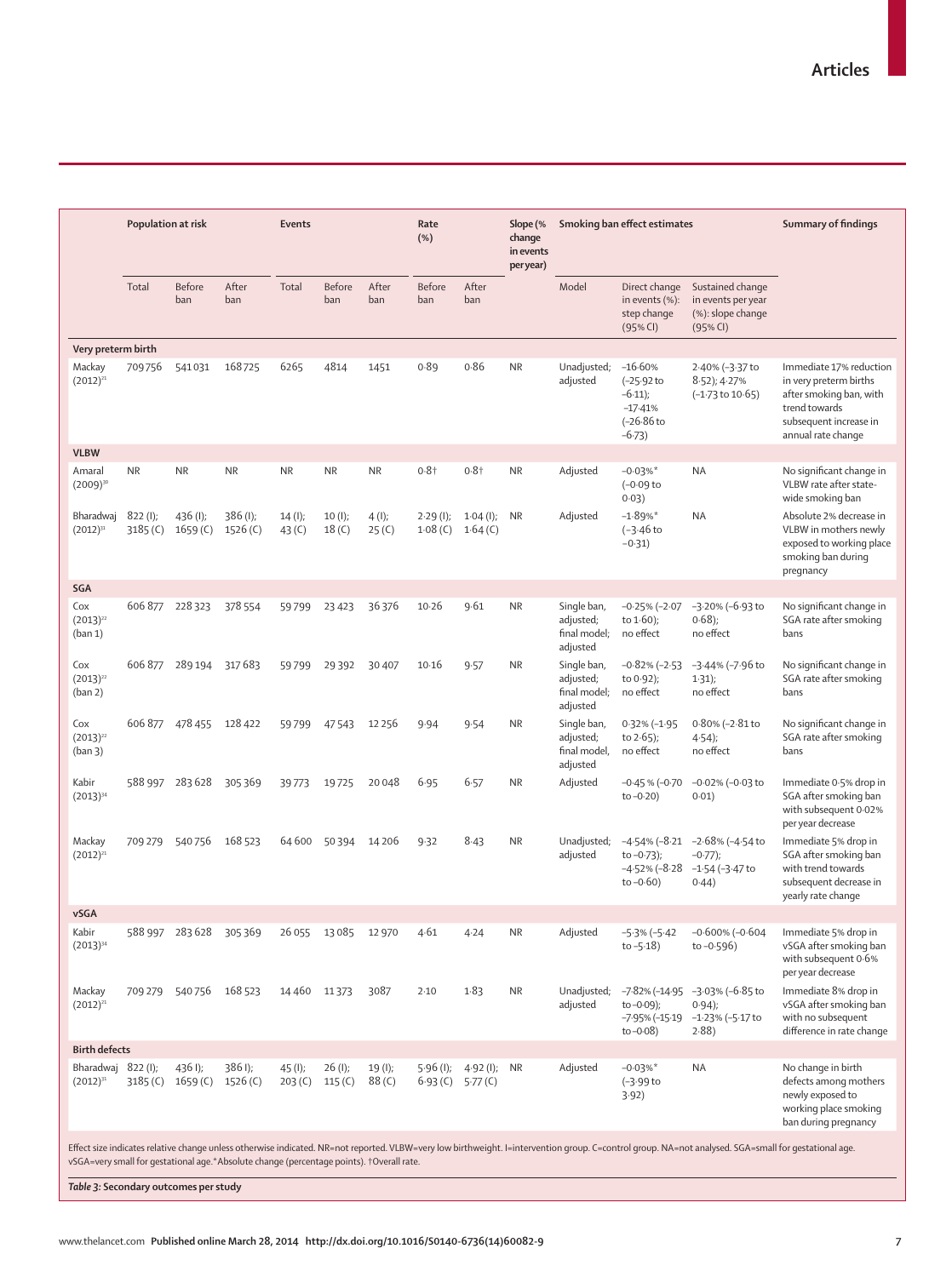

*Figure 2:* **Meta-analysis of step changes in primary outcomes after smoking ban**

(A) Preterm birth. (B) Low birthweight. (C) Asthma admissions to hospital. The low-birthweight point estimate for Cox and colleagues<sup>22</sup> was based on a backward selection model with a single step and single slope change, similar to the preterm birth model.

> Visual interpretation of funnel plots showed potential publication bias for the studies on preterm birth, but not for those on low birthweight or asthma (appendix p 13).

## **Discussion**

This systematic review and meta-analysis presents strong evidence supporting the effectiveness of smoke-free legislation to improve clinically important perinatal and child health outcomes. In particular, pooled estimates suggest that rates of both preterm birth and paediatric hospital admissions for asthma were reduced by 10% after its introduction. Additional reductions in the risk of being born very small for gestational age were identified. This Article adds important information from an earlylife perspective to the growing evidence base supporting the mandate for worldwide implementation of smokefree legislation as a means to improve population health.

As far as we are aware this is the first systematic review and meta-analysis of the effect of smoke-free legislation on child health. By use of a comprehensive search strategy, we were able to identify a substantial body of evidence, including an important share of unpublished reports.30,31,33 Although unpublished reports might suggest that additional unidentified evaluations potentially exist, none were identified by our international panel of experts. The small number of studies hampered visual interpretation of funnel plots and precluded formal assessment of small study effects that might have indicated consequential publication bias.<sup>24,29</sup>

Substantial variation was present in sample size and the number of pre-ban and post-ban observations. As a result, precision of the reported point estimates varied greatly between studies and was very low in some, potentially suggesting that they were underpowered.<sup>31,32</sup> We therefore decided to address this issue by doing a meta-analysis to provide a better overall appreciation of the effect of smoke-free legislation on each outcome.<sup>24</sup> The inclusion of some very large studies,<sup>46</sup> and differences in study design, analysis strategy, $\alpha$  and smoking ban coverage and enforcement, are likely to contribute to the observed heterogeneity, which was handled through random-effects modelling.<sup>48</sup>

Intrinsic to community-based policy interventions, which rarely allow evaluation via randomised controlled trial designs,<sup>47</sup> the evidence presented here is derived from observational studies, which are inherently at risk of bias. All but one study had low to moderate risk of bias, and overall no clear association between risk of bias and effect size was apparent. To involve only the highest quality evidence available in our report, we followed EPOC guidelines and included only quasiexperimental studies.26 On the suggestion of peer reviewers, we undertook a post-hoc sensitivity analysis that included studies that did not fit EPOC design criteria, but this analysis did not materially affect the results (data not shown). A limitation of this study is that we were unable to do the predefined subgroup and sensitivity analyses because of the low number of studies in each meta-analysis.<sup>24</sup>

Several within-study aspects that could have affected estimation of the effect of the smoking ban require consideration. Steep incidence changes in hospital attendance for asthma in the pre-ban period could have resulted in overestimation of the effect of the ban in one study,<sup>36</sup> and in underestimation in another.<sup>32</sup> Complicating interpretation of the difference-in-difference study by Page and colleagues<sup>35</sup> is the suggestion that the effect might be attributable to an increasing incidence in the control site rather than a decrease in the intervention site.49 Although these issues underline some of the pitfalls in interpreting interrupted time series studies,<sup>47</sup> several studies also showed the robustness of the association with extensive sensitivity and subgroup analyses,  $20-23,31,34$ and by pinpointing the timing of public health benefit to that of introduction of the ban.<sup>34</sup> These issues are important in view of the criticism that interrupted timeseries analyses might identify the intervention under study as being responsible for an effect that might in fact be due to other unmeasured factors.<sup>47</sup>

The positive effect of smoke-free legislation on selected indicators of child health adds an important dimension to the substantial body of evidence supporting its benefit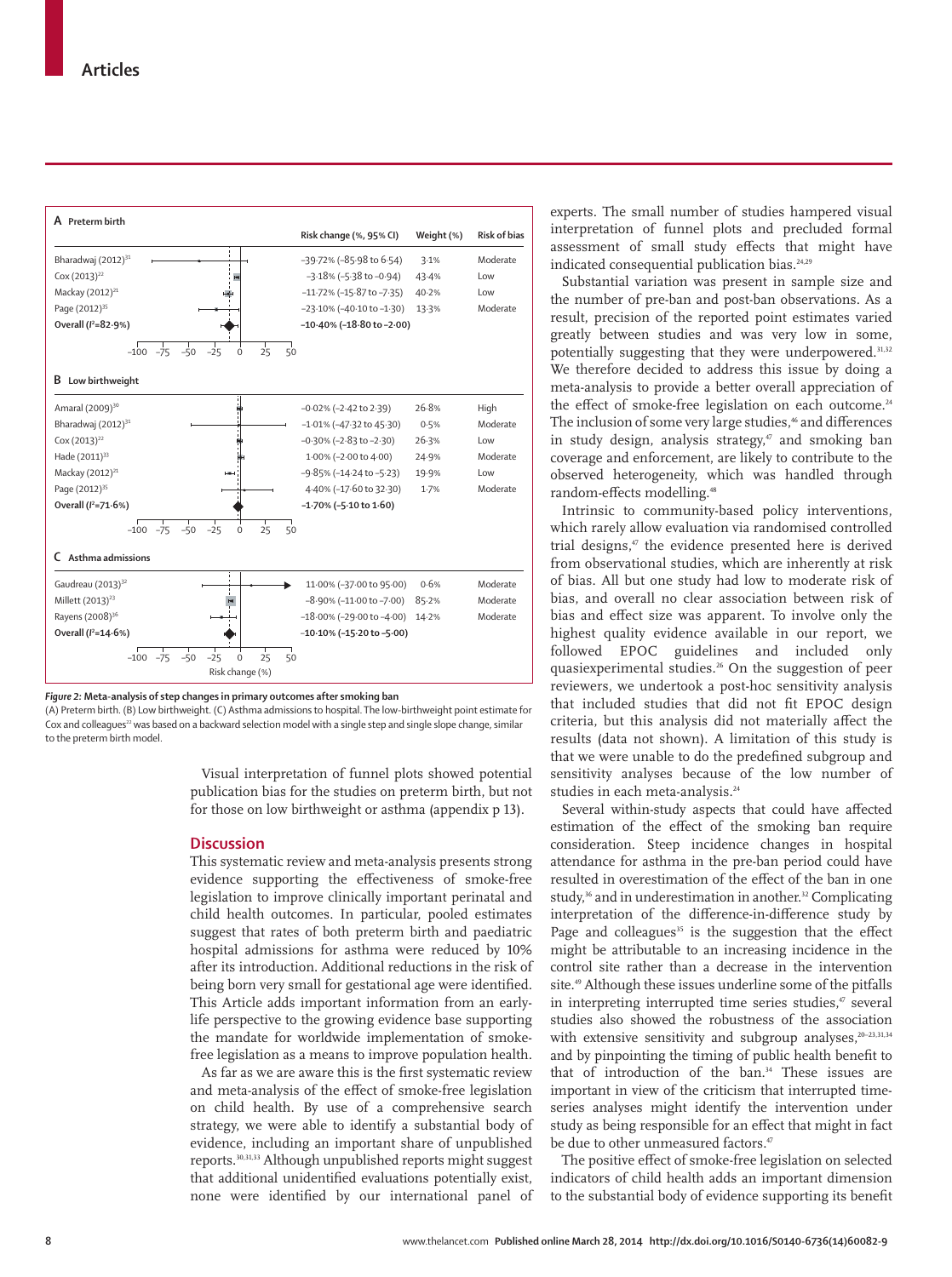to adult health. Reductions in cardiovascular and cerebrovascular events, hospital admissions for respiratory disease, and respiratory and sensory symptoms have been reported in several metaanalyses.7,50–53 Causality is further supported by a doseresponse effect for most outcomes, with comprehensive smoking laws having the largest health benefit.<sup>7</sup> Many studies have identified that smoking bans effectively reduce maternal smoking during pregnancy and secondhand smoke exposure during childhood.23,31,35,43,54,55 The proportion of smoke-free homes increased in several countries after smoke-free laws, disproving initial fears that smoking would be displaced towards the home.<sup>18,19,54-57</sup> The health benefit in children is likely to be mediated through these reductions in antenatal and postnatal second-hand smoke exposure. Despite reports that smoke-free laws selectively reduce second-hand smoke exposure in less exposed and less deprived children,<sup>15,18,54,55,58</sup> its effect has been shown to be consistent across socioeconomic backgrounds.<sup>20</sup>

The association between smoke-free laws and reductions in preterm birth, birthweight for gestational age, and asthma events identified by our meta-analysis accord with recognised associations of these outcomes with secondhand smoke exposure and are biologically plausible.<sup>10-12</sup> Findings from meta-analyses have shown that secondhand smoke exposure is associated with an increased risk of low birthweight and intrauterine growth restriction.<sup>59,60</sup> Although observational evidence of the effect of secondhand smoke exposure on length of gestation is inconclusive,59–61 a randomised controlled trial showed a significant reduction in very preterm birth after an intervention that decreased second-hand smoke exposure in the home.62 A strong association between both antenatal and postnatal second-hand smoke exposure and childhood asthma furthermore exists,<sup>1,63,64</sup> supporting a positive effect of smoke-free legislation on asthma events.20,23,36

The public health effect of smoke-free legislation on perinatal and paediatric health is considerable. Worldwide, more than 11% of children are born preterm, amounting to 15 million babies each year.<sup>65</sup> Despite efforts to address this issue, preterm birth rates continue to rise in most regions.<sup>65</sup> In view of recent estimations that in high-income countries implementation of the five most effective preventive approaches (maternal smoking cessation, progesterone, cervical cerclage, decreasing non-medically indicated caesarean section, and labour induction, and limiting multiple embryo transfer in assisted reproductive technology) could maximally reduce preterm birth by  $5\%$ ,<sup>66</sup> a possible  $10\%$ reduction by smoke-free legislation is promising. Although one negative study could not be included in the meta-analysis, potentially resulting in overestimation of the true effect, even a small reduction in preterm birth is relevant at the population level.<sup>67</sup> In view of the well recognised long-term adverse consequences of preterm birth, this health benefit holds potential to



*Figure 3:* **Meta-analysis of step changes in secondary outcomes after smoking ban** (A) Very low birthweight. (B) Small for gestational age. (C) Very small for gestational age. The small-for-gestationalage point estimate for Cox and colleagues<sup>22</sup> was based on a backward selection model with a single step and single slope change, similar to the preterm birth model.

extend throughout the entire lifecourse.<sup>67</sup> The adverse effect of intrauterine growth on adult health suggests that the same might be true for its effect on being very small for gestational age.<sup>8</sup> In view of its effect on preterm birth, it seems surprising that our meta-analysis did not identify an effect on low birthweight. Possibly, the risk reduction of preterm birth at the population level attributed to smoking bans is not large enough to translate into an effect on population birthweight. Furthermore, similar to myocardial infarction syndrome, second-hand smoke exposure could act as an onset factor or trigger for preterm birth, whereas birthweight is more importantly affected by its cumulative effect over time. The public health relevance of a reduction in asthma, which is now the most common chronic disease in childhood,<sup>68</sup> is unambiguous and might project into adulthood in view of evidence of long-term tracking of reduced lung function and a corresponding link with chronic obstructive pulmonary disease.<sup>69</sup>

Despite the emerging evidence for early-life health benefits associated with smoke-free legislation, several knowledge gaps remain. Although we searched relevant regional and global health databases, we were unable to identify any studies from low-income or middle-income countries, where the highest burden of early-life adverse outcomes lies.70,71 Although this burden suggests great potential for smoke-free laws to benefit population health,<sup>72</sup> this promise might need to be tempered because of concerns about the challenges of enforcement and as yet contradictory effects on smoking patterns in the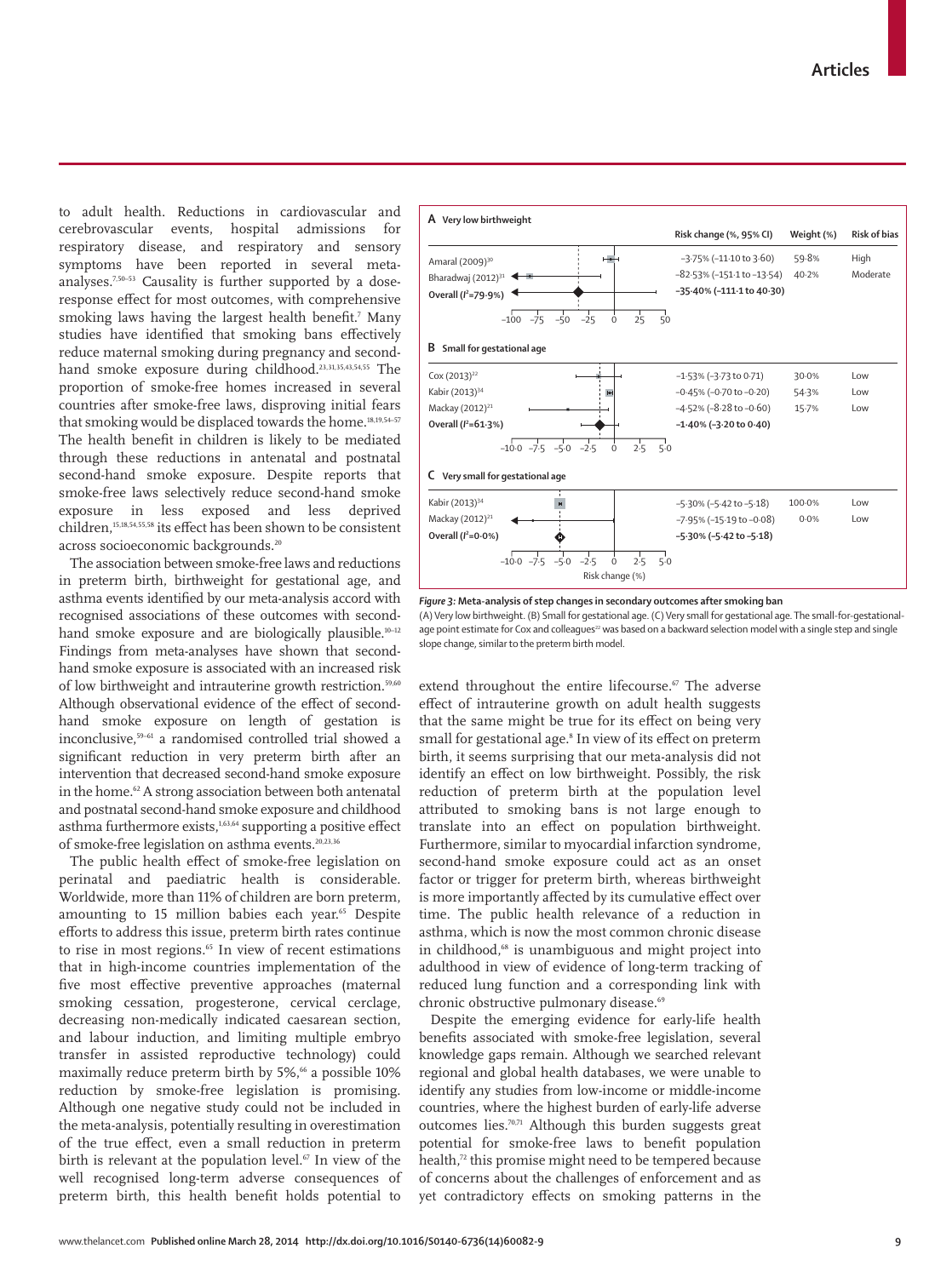home.<sup>18,73</sup> Therefore, the possibility is raised that findings from high-income countries might not easily be globally generalisable, showing the pressing need for studies assessing the effect of tobacco control measures in countries with low and middle income. Additional studies would furthermore help to expand the present evidence base, which is now centred on a small number of studies, with pooled effect estimates consequentially less precise than in adult reports.7,50–53 Most of the health burden of second-hand smoke exposure in childhood is related to respiratory tract infections, and studies are needed to estimate the effect of smoke-free legislation on this outcome.1 In keeping with the recognised link between second-hand smoke and sudden infant death syndrome,<sup>12</sup> smoke-free public places have been associated with reductions in its incidence.39 Further large studies are needed to assess their effect on early-life mortality. Finally, comprehensive assessment is needed of the early-life effect of additional tobacco control measures including taxation and advertisement bans, because these effects could be difficult to distinguish from those of smoke-free legislation and they might act synergistically to improve population health.<sup>74</sup>

Smoke-free legislation is a cost-effective population intervention in view of the magnitude of its public health benefits and the established absence of adverse economic effects that have long been claimed by the tobacco industry.<sup>75-77</sup> Formal cost-effectiveness studies are, however, needed to further substantiate this notion.

In conclusion, we provide clear evidence showing reductions in preterm birth, asthma events in childhood, and being born very small for gestational age after introduction of smoke-free legislation. Although the exact mechanisms by which smoke-free legislation exerts its effect are unknown, it is now evident that earlylife protection from involuntary second-hand smoke exposure holds great potential to reduce the consequential disease burden and associated economic losses posed to society. This report thus provides support from an early-life perspective for present WHO recommendations to implement smoke-free public environments on a national level.<sup>4,5</sup> These findings should be regarded as an integral part of public health strategy to further reduce the worldwide burden of disease associated with smoking.<sup>1,2,78</sup>

#### **Contributors**

JVB coconceived and designed the study; secured funding; was involved in the search process, study selection, quality assessment, data extraction, and analysis; and wrote the manuscript. UBN was involved in the search process, study selection, quality assessment, and data extraction, and commented on the manuscript. BC and TSN were involved in data extraction and analysis, and figure preparation, and commented on drafts of the manuscript. CPvS advised in the study selection and data handling, and commented on drafts of the manuscript. AS coconceived this study, helped to develop the methods, supervised the work, and commented on drafts of the manuscript. JVB had full access to all the data presented and had final responsibility for the decision to submit for publication.

#### **Declaration of interests**

We declare that we have no competing interests.

#### **Acknowledgments**

This work was supported by the Thrasher Research Fund Early Career Award NR-0166 (JVB); the Lung Foundation Netherlands Long Term Fellowship 3·4.12·128FE (JVB), a Maastricht University Medical Centre Kootstra Talent Fellowship (JVB), and the International Paediatric Research Foundation Young Investigator Exchange Program (JVB). BC is supported by the Flemish Scientific Fund (FWO; G.0873.11.N.10), and TSN is supported by a European Research Council starting grant. AS is supported by The Commonwealth Fund, a private independent foundation based in New York City. The views presented here are those of the author and not necessarily those of The Commonwealth Fund, its directors, officers, or staff. We thank Marshall Dozier for assistance in preparing the search strategy, members of the expert panel for providing advice, Michelle Amaral, Marina Bianchi, Connie Cheverie, Katherine Gaudreau, Julian Johnsen, Zubair Kabir, John Tayu Lee, Katrine Løken, Daniel Mackay, Carol McClure, Chris Millett, Jill Pell, and Anita Ravelli for providing additional data on their studies.

#### **References**

- 1 Oberg M, Jaakkola MS, Woodward A, Peruga A, Prüss-Ustün A. Worldwide burden of disease from exposure to second-hand smoke: a retrospective analysis of data from 192 countries. *Lancet* 2011; **377:** 139–46.
- 2 Glantz S, Gonzalez M. Effective tobacco control is key to rapid progress in reduction of non-communicable diseases. *Lancet* 2012; **379:** 1269–71.
- WHO. WHO Framework Convention on Tobacco Control. Geneva: World Health Organization, 2005.
- WHO. Global progress report on implementation of the WHO Framework Convention on Tobacco Control. Geneva: World Health Organization, 2012.
- WHO. WHO report on the global tobacco epidemic, 2013. Enforcing bans on tobacco advertising, promotion and sponsorship. Geneva: World Health Organization, 2013.
- Barnoya J, Navas-Acien A. Protecting the world from secondhand tobacco smoke exposure: where do we stand and where do we go from here? *Nicotine Tob Res* 2013; **15:** 789–804.
- 7 Tan CE, Glantz SA. Association between smoke-free legislation and hospitalizations for cardiac, cerebrovascular, and respiratory diseases: a meta-analysis. *Circulation* 2012; **126:** 2177–83.
- Gluckman PD, Hanson MA, Cooper C, Thornburg KL. Effect of in utero and early-life conditions on adult health and disease. *N Engl J Med* 2008; **359:** 61–73.
- Harlap S, Davies AM. Infant admissions to hospital and maternal smoking. *Lancet* 1974; **1:** 529–32.
- 10 Best D, and the Committee on Environmental Health, and the Committee on Native American Child Health, and the Committee on Adolescence. From the American Academy of Pediatrics: Technical report--Secondhand and prenatal tobacco smoke exposure. *Pediatrics* 2009; **124:** e1017–44.
- 11 Royal College of Physicians. Passive smoking and children. A report by the Tobacco Advisory Group of the Royal College of Physicians. London: RCP, 2010.
- 12 State of California Air Resources Board. Proposed identification of environmental tobacco smoke as a toxic air contaminant. Part B: Health effects. California Environmental Protection Agency Office of Environmental Health Hazard Assessment, 2005.
- 13 Olivo-Marston SE, Yang P, Mechanic LE, et al. Childhood exposure to secondhand smoke and functional mannose binding lectin polymorphisms are associated with increased lung cancer risk. *Cancer Epidemiol Biomarkers Prev* 2009; **18:** 3375–83.
- 14 Lovasi GS, Diez Roux AV, Hoffman EA, Kawut SM, Jacobs DR Jr, Barr RG. Association of environmental tobacco smoke exposure in childhood with early emphysema in adulthood among nonsmokers: the MESA-lung study. *Am J Epidemiol* 2010; **171:** 54–62.
- 15 Moore GF, Currie D, Gilmore G, Holliday JC, Moore L. Socioeconomic inequalities in childhood exposure to secondhand smoke before and after smoke-free legislation in three UK countries. *J Public Health (Oxf)* 2012; **34:** 599–608.
- 16 Jarvis MJ, Sims M, Gilmore A, Mindell J. Impact of smoke-free legislation on children's exposure to secondhand smoke: cotinine data from the Health Survey for England. *Tob Control* 2012; **21:** 18–23.
- 17 Dove MS, Dockery DW, Connolly GN. Smoke-free air laws and secondhand smoke exposure among nonsmoking youth. *Pediatrics* 2010; **126:** 80–87.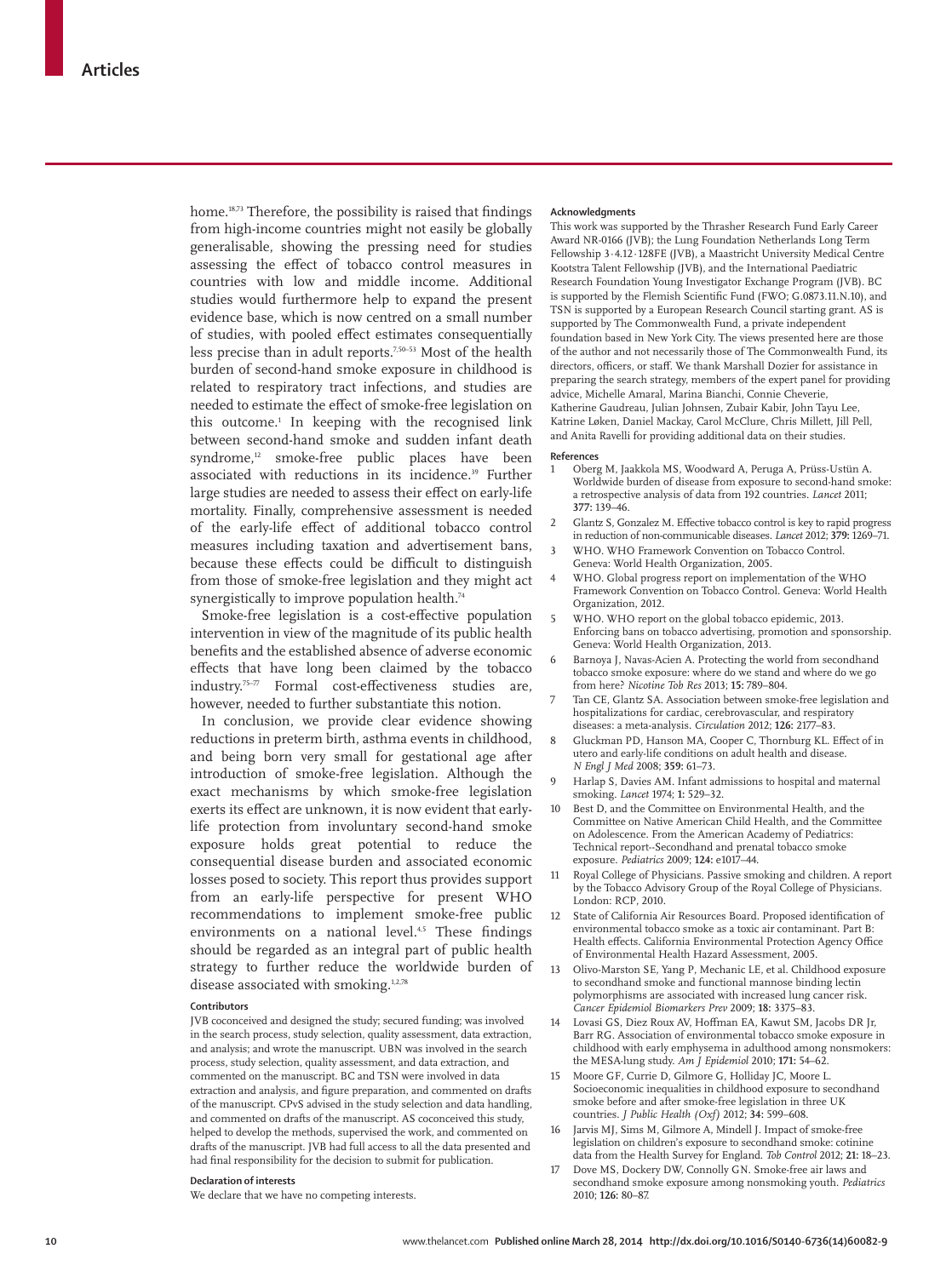- 18 Lee JT, Agrawal S, Basu S, Glantz SA, Millett C. Association between smoke-free workplace and second-hand smoke exposure at home in India. *Tob Control* 2013; published online March 23. DOI:10.1136/tobaccocontrol-2012-050817.
- 19 Cheng KW, Glantz SA, Lightwood JM. Association between smokefree laws and voluntary smokefree-home rules. *Am J Prev Med* 2011; **41:** 566–72.
- 20 Mackay D, Haw S, Ayres JG, Fischbacher C, Pell JP. Smoke-free legislation and hospitalizations for childhood asthma. *N Engl J Med* 2010; **363:** 1139–45.
- 21 Mackay DF, Nelson SM, Haw SJ, Pell JP. Impact of Scotland's smoke-free legislation on pregnancy complications: retrospective cohort study. *PLoS Med* 2012; **9:** e1001175.
- 22 Cox B, Martens E, Nemery B, Vangronsveld J, Nawrot TS. Impact of a stepwise introduction of smoke-free legislation on the rate of preterm births: analysis of routinely collected birth data. *BMJ* 2013; **346:** f441.
- 23 Millett C, Lee JT, Laverty AA, Glantz SA, Majeed A. Hospital admissions for childhood asthma after smoke-free legislation in England. *Pediatrics* 2013; **131:** e495–501.
- 24 Been JV, Nurmatov U, van Schayck CP, Sheikh A. The impact of smoke-free legislation on fetal, infant and child health: a systematic review and meta-analysis protocol. *BMJ Open* 2013; **3:** e002261.
- 25 Minnesota Department of Health. Minnesota Clean Indoor Air Act. Health MDo, 144411−144417, 1975. www.health.state.mn.us/divs/eh/ indoorair/mciaa/ftb/mciaa.pdf (accessed Nov 1, 2013).
- 26 Cochrane Effective Practice and Organisation of Care Review Group. Data Collection Checklist. http://epoc.cochrane.org/sites/ epoc.cochrane.org/files/uploads/datacollectionchecklist.pdf (accessed May 15, 2013).
- 27 Cochrane Effective Practice and Organisation of Care Review Group. Suggested Risk of Bias Criteria for EPOC Reviews. http://epoc.cochrane.org/sites/epoc.cochrane.org/files/uploads/ Suggested%20risk%20of %20bias%20criteria%20for%20EPOC%20 reviews.pdf (accessed July 2, 2013).
- 28 Lechner M. The estimation of causal effects by difference-indiff erence methods. *Found Trends Econ* 2010; **4:** 165–224.
- Sterne JA, Egger M, Davey Smith G. Investigating and dealing with publication and other biases. In: Egger M, Davey Smith G, Altman DG, eds. Systematic reviews in health care. Meta-analysis in context. London: BMJ Books, 2007: pp 189−210.
- Amaral M. The effect of local smoking ordinances on fetal development: evidence from California. University of the Pacific, 2009.
- 31 Bharadwaj P, Johnsen JV, Loken KV. Smoking bans, maternal smoking, and birth outcomes. IZA discussion paper No. 7006. Bonn: Forschungsinstitut zur Zukunft der Arbeit Institute for the Study of Labor, 2012.
- 32 Gaudreau K, Sanford CJ, Cheverie C, McClure C. The effect of a smoking ban on hospitalization rates for cardiovascular and respiratory conditions in Prince Edward Island, Canada. *PLoS One* 2013; **8:** e56102.
- 33 Hade E. Analysis of the association between birth outcomes and the Ohio tobacco ban. In: Analyses of the impact of the Ohio smoke-free workplace act. Columbus: Ohio Department of Health, 2011. http://www.odh.ohio.gov/~/media/ODH/ASSETS/Files/ web%20team/features/reportsonsmokefreeworkplaceact.ashx (accessed Feb 13, 2014).
- 34 Kabir Z, Daly S, Clarke V, Keogan S, Clancy L. Smoking ban and small-for-gestational age births in Ireland. *PLoS One* 2013; **8:** e57441.
- 35 Page RL 2nd, Slejko JF, Libby AM. A citywide smoking ban reduced maternal smoking and risk for preterm births: a Colorado natural experiment. *J Womens Health (Larchmt)* 2012; **21:** 621–27.
- Rayens MK, Burkhart PV, Zhang M, et al. Reduction in asthmarelated emergency department visits after implementation of a smoke-free law. *J Allergy Clin Immunol* 2008; **122**: 537–41.
- 37 Shetty KD, DeLeire T, White C, Bhattacharya J. Changes in U.S. hospitalization and mortality rates following smoking bans. *J Policy Anal Manage* 2010; **30:** 6–28.
- 38 Markowitz S, Adams EK, Dietz PM, Kannan V, Tong V. Smoking policies and birth outcomes: estimates from a new era. NBER working paper No. 17160. Cambridge: National Bureau of Economic Research, 2011.
- 39 Markowitz S. The effectiveness of cigarette regulations in reducing cases of Sudden Infant Death Syndrome. *J Health Econ* 2008; **27:** 106–33.
- 40 Bartholomew KS. Evaluating the effect of local smoking restrictions on birth outcomes and prenatal smoking. APHA Annual Conference; San Francisco, CA, USA; Oct 27–31, 2012. Health Law Poster 4266.0.
- Bianchi M, Campi R, Bonati M. Smoke-free legislation and asthma. *N Engl J Med* 2011; **364:** 87–88.
- 42 Dove MS, Dockery DW, Connolly GN. Smoke-free air laws and asthma prevalence, symptoms, and severity among nonsmoking youth. *Pediatrics* 2011; **127:** 102–09.
- 43 Kabir Z, Clarke V, Conroy R, McNamee E, Daly S, Clancy L. Low birthweight and preterm birth rates 1 year before and after the Irish workplace smoking ban. *BJOG* 2009; **116:** 1782–87.
- Peelen MJ, Hajenius P, Mol BW, Ravelli A. Re: Impact of a stepwise introduction of smoke-free legislation on the rate of preterm births: analysis of routinely collected birth data—March 25, 2013. http:// www.bmj.com/content/346/bmj.f441/rr/637814 (accessed Feb 13, 2014).
- 45 Naiman A, Glazier RH, Moineddin R. Association of anti-smoking legislation with rates of hospital admission for cardiovascular and respiratory conditions. *CMAJ* 2010; **182:** 761–67.
- 46 Rücker G, Schwarzer G, Carpenter JR, Schumacher M. Undue reliance on I(2) in assessing heterogeneity may mislead. *BMC Med Res Methodol* 2008; **8:** 79.
- 47 Biglan A, Ary D, Wagenaar AC. The value of interrupted time-series experiments for community intervention research. *Prev Sci* 2000; **1:** 31–49.
- Higgins JP, Green S. Cochrane Handbook for Systematic Reviews of Interventions. The Cochrane Collaboration, 2001.
- 49 Kabir Z, Clancy L. Smoking ban and pregnancy complications: new evidence. *J Womens Health (Larchmt)* 2012; **21:** 616–18.
- Mackay DF, Irfan MO, Haw S, Pell JP. Meta-analysis of the effect of comprehensive smoke-free legislation on acute coronary events. *Heart* 2010; **96:** 1525–30.
- 51 Callinan JE, Clarke A, Doherty K, Kelleher C. Legislative smoking bans for reducing secondhand smoke exposure, smoking prevalence and tobacco consumption. *Cochrane Database Syst Rev* 2010; **4:** CD005992.
- 52 Lightwood JM, Glantz SA. Declines in acute myocardial infarction after smoke-free laws and individual risk attributable to secondhand smoke. *Circulation* 2009; **120:** 1373–79.
- 53 Meyers DG, Neuberger JS, He J. Cardiovascular effect of bans on smoking in public places: a systematic review and meta-analysis. *J Am Coll Cardiol* 2009; **54:** 1249–55.
- 54 Akhtar PC, Currie DB, Currie CE, Haw SJ. Changes in child exposure to environmental tobacco smoke (CHETS) study after implementation of smoke-free legislation in Scotland: national cross sectional survey. *BMJ* 2007; **335:** 545.
- 55 Holliday JC, Moore GF, Moore LA. Changes in child exposure to secondhand smoke after implementation of smoke-free legislation in Wales: a repeated cross-sectional study. *BMC Public Health* 2009; **9:** 430.
- 56 Sims M, Bauld L, Gilmore A. England's legislation on smoking in indoor public places and work-places: impact on the most exposed children. *Addiction* 2012; **107:** 2009–16.
- Lee JT, Glantz SA, Millett C. Effect of smoke-free legislation on adult smoking behaviour in England in the 18 months following implementation. *PLoS One* 2011; **6:** e20933.
- 58 Moore GF, Holliday JC, Moore LA. Socioeconomic patterning in changes in child exposure to secondhand smoke after implementation of smoke-free legislation in Wales. *Nicotine Tob Res* 2011; **13:** 903–10.
- Leonardi-Bee J, Smyth A, Britton J, Coleman T. Environmental tobacco smoke and fetal health: systematic review and metaanalysis. *Arch Dis Child Fetal Neonatal Ed* 2008; **93:** F351–61.
- Salmasi G, Grady R, Jones J, McDonald SD, and the Knowledge Synthesis Group. Environmental tobacco smoke exposure and perinatal outcomes: a systematic review and meta-analyses. *Acta Obstet Gynecol Scand* 2010; **89:** 423–41.
- McCowan LM, Dekker GA, Chan E, et al, and the SCOPE consortium. Spontaneous preterm birth and small for gestational age infants in women who stop smoking early in pregnancy: prospective cohort study. *BMJ* 2009; **338:** b1081.